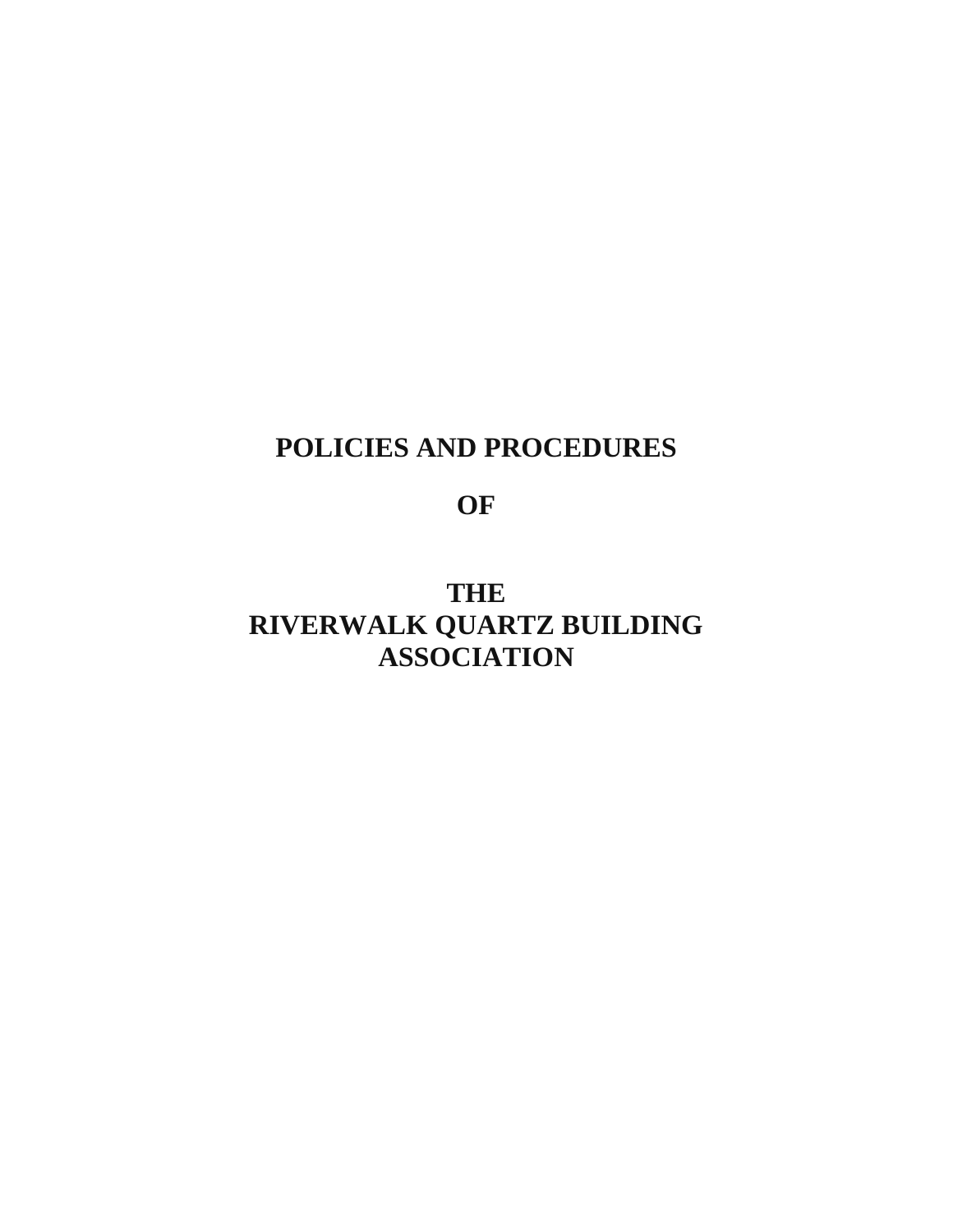#### **RECITALS**

**WHEREAS**, the Colorado Common Interest Ownership Act (CCIOA), C.R.S.A. § 38-33.3-209.5, requires that associations adopt certain policies, procedures, and rules and regulations concerning the following:

(I) Collection of unpaid assessments;

(II) Handling of conflicts of interest involving board members;

(III) Conduct of meetings;

(IV) Enforcement of covenants and rules, including notice and hearing procedures and the schedule of fines;

(V) Inspection and copying of association records by unit owners;

(VI) Investment of reserve funds;

(VII) Procedures for the adoption and amendment of policies, procedures, and rules; and

(VIII) Procedures for addressing disputes arising between the association and unit owners; and

**WHEREAS**, the following policies and procedures have been duly adopted by The Riverwalk Quartz Building Association (the "Association") at a regular meeting of the Board of Directors.

#### **POLICIES AND PROCEDURES**

#### **I. Collection of Unpaid Assessments.**

The Association has adopted the following procedures and policies for the collection of assessments and other charges of the Association.

A. Due Dates. The annual assessment as determined by the Association and as allowed for in the Declaration shall be due and payable in twelve (12) monthly installments due on the first day of each month. Assessments or other charges not paid to the Association by the 10th day of the month in which they are due shall be considered past due and delinquent.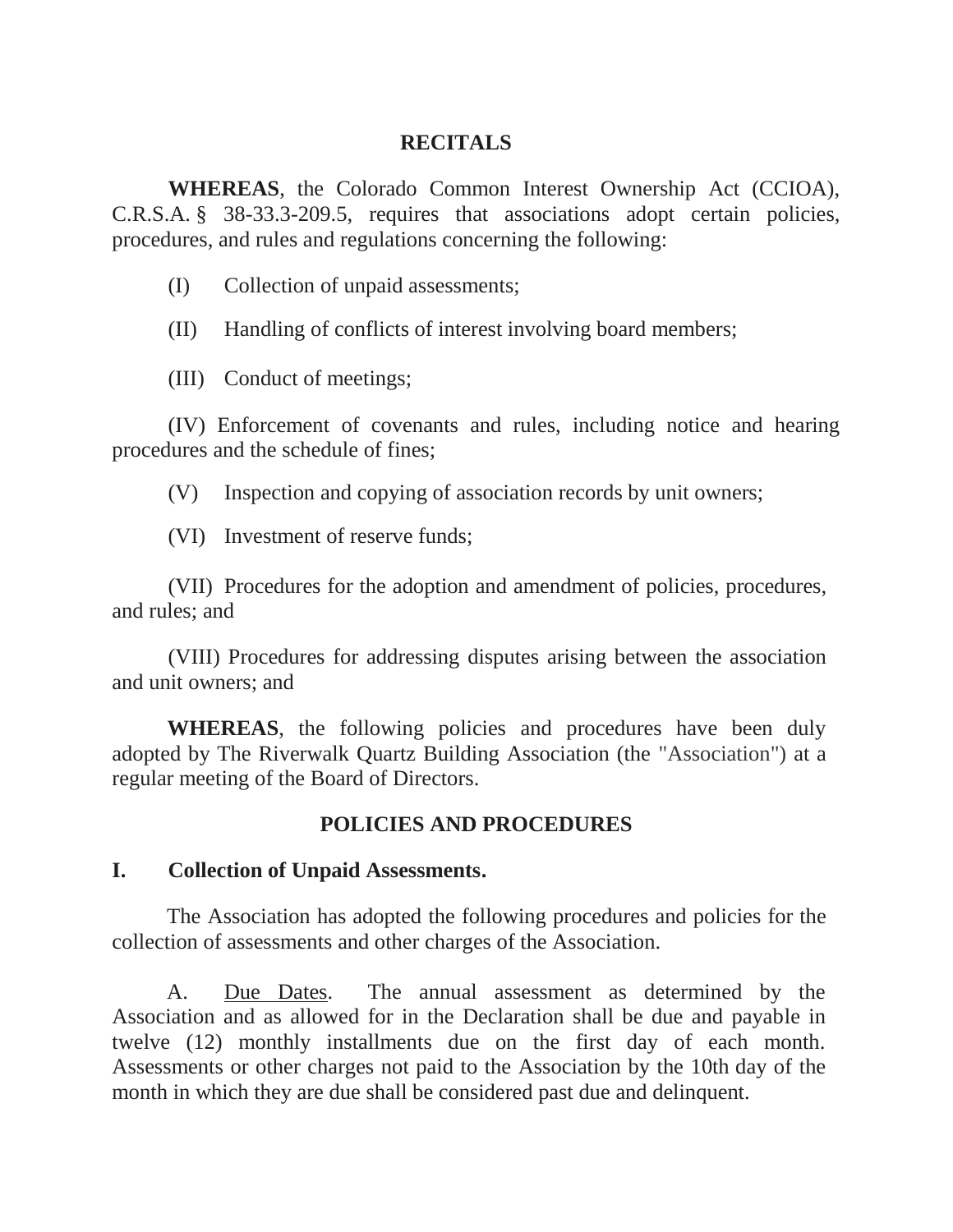B. Invoices. The Association may, but shall not be required to, invoice an Owner as a condition to an Owner's obligation to pay assessments or other charges of the Association. If the Association provides an Owner with an invoice for monthly installments of the annual assessments, although invoices are not required, the invoice should be mailed or sent to the owner between the 15th and 20th day of the month preceding each due date.

C. Late Charges Imposed on Delinquent Installments. A monthly installment of the annual assessment shall be past due and delinquent if not paid by the 10th day of the month in which it is due. The Association shall impose a twenty dollar (\$20.00) late charge on the outstanding or past due balance then due the Association. An additional twenty dollar (\$20.00) late charge shall accrue during each and every subsequent 10 day period that the assessment remains unpaid.

D. Interest. Delinquent assessments, fines or other charges due the Association shall bear interest at the rate of eighteen percent (18%) per annum from the due date until paid. All late charges and interest charges shall be due and payable immediately, without notice, in the manner provided for payment of assessments.

E. Returned Check Fee. The Association shall impose a thirty six dollar (\$36.00) returned check fee on all checks returned to the Association for nonsufficient funds.

F. Attorneys' Fees on Delinquent Accounts. As an additional expense permitted under the Declaration, Articles and Bylaws, the Association shall be entitled to recover its reasonable attorneys' fees incurred in the collection of assessments or other charges due the Association from a delinquent owner.

G. Collection Procedures.

1. After an installment of the annual assessments or other charge due the Association becomes 30 days past due, the assessments shall be deemed delinquent and past due for the purpose of collection.

2. On the 1st day after an installment of the annual assessments or other charge due the Association becomes delinquent and past due, the Association shall notify the Unit Owner in writing of the delinquency and past due amount, with the following information: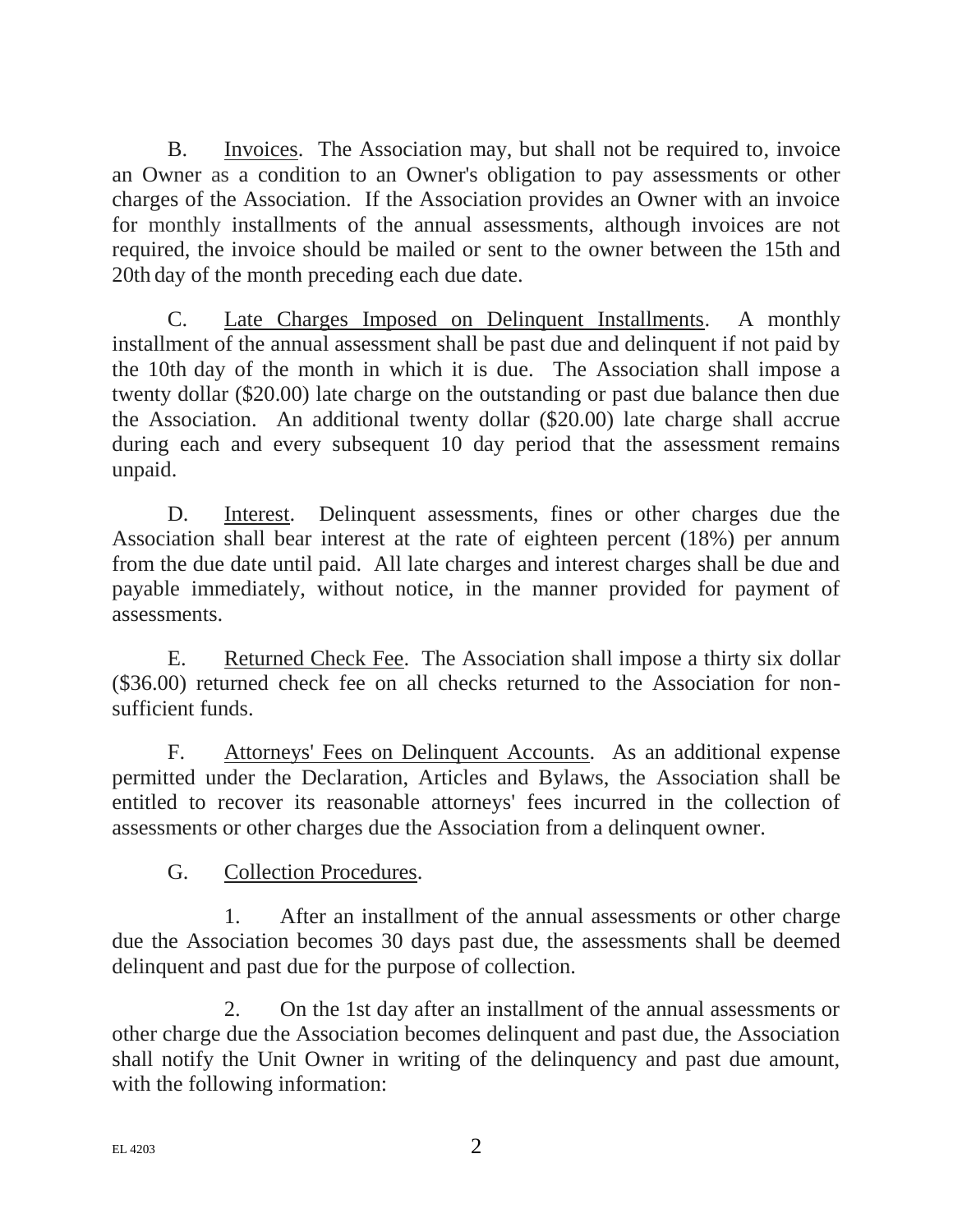- a. The total amount due;
- b. An accounting of how the amount was determined;
- c. The name and contact information of the individual who can provide the Unit Owner with the Unit Owner's ledger in order to verify the amount of the debt;
- d. The opportunity to enter into a payment plan for the past due assessments, if the Unit Owner has not previously entered into a payment plan with the Association, including:
	- i. The maximum terms of the payment plan will be equal payments for a period of six (6) months to cure the deficiency;
	- ii. Failure to comply with a payment plan shall result in the Association's ability to exercise any and all other collection rights available to it under this policy, the Declaration, Articles of Incorporation, Bylaws, and Colorado law;
	- iii. Failure to remain current in regular assessments as they become due during any payment plan period shall constitute a failure to comply with the terms of the payment plan; and
- e. Failure to pay the delinquent amount or enter into a payment plan with the Association within thirty (30) days of receipt of the delinquency letter may result in the Unit Owner's delinquent account being turned over to a collection agency, a lawsuit being filed against the Owner, the filing and foreclosure of a lien against the Unit Owner's property, or other remedies available to the Association under Colorado law.

H. Liens. The Association may file a Notice of Lien against the property of any delinquent Owner in accordance with Section G and the terms and provisions of the Declarations, Articles and Bylaws.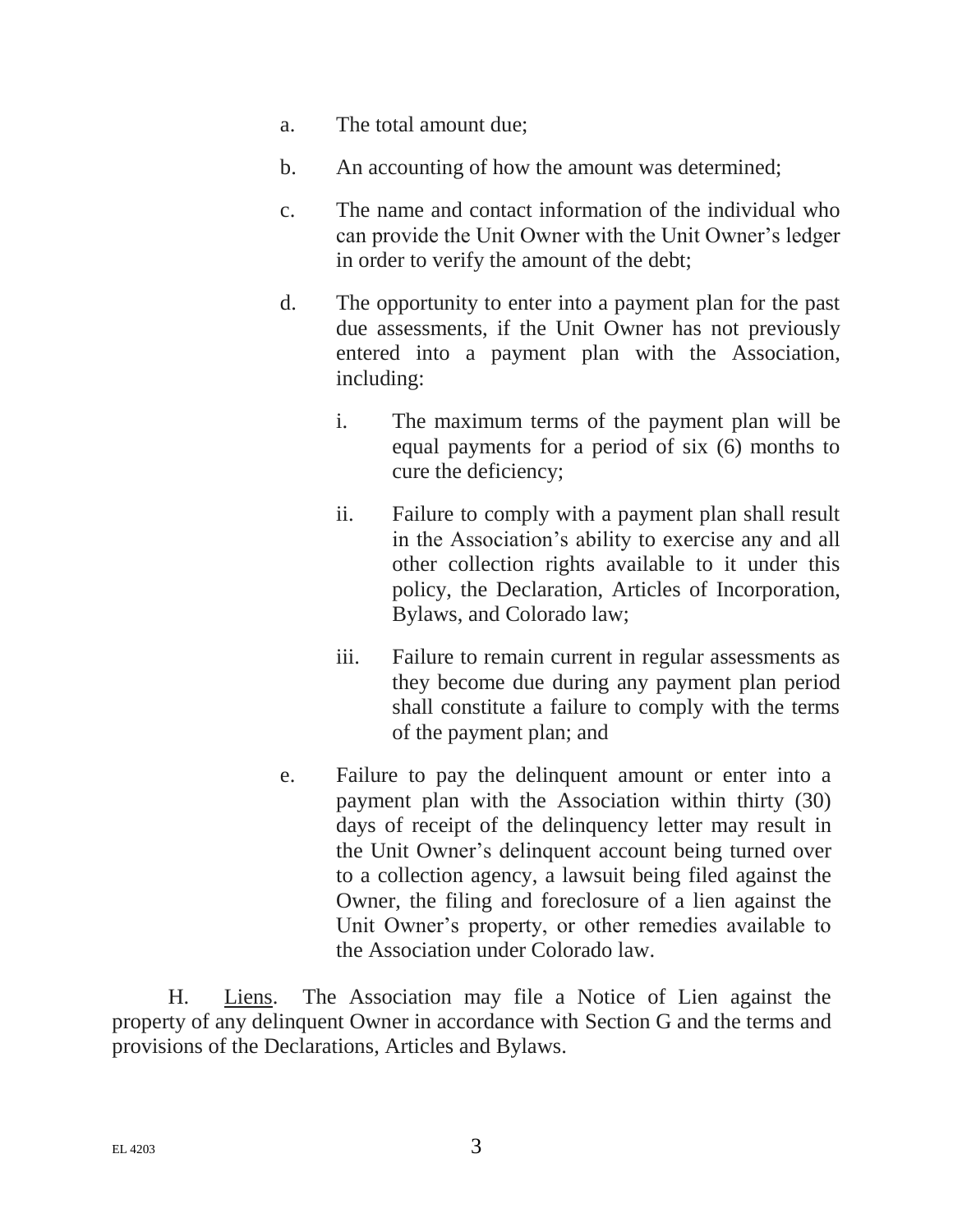I. Referral of Delinquent Accounts to Attorneys. The Association may, but shall not be required to, refer delinquent accounts to its attorneys for collection after notice and the opportunity to cure the delinquency under Section G above. Upon referral to the attorneys, the attorneys shall take all appropriate action to collect the accounts referred. The Owner(s) of the Unit with the delinquent account shall be responsible for, and pay as an assessment on such Unit, any attorney's fees incurred in this instance.

J. Referral of Delinquent Accounts to Collection Agencies. The Association may, but shall not be required to, refer delinquent accounts to one or more collection agencies for collection after notice and the opportunity to cure the delinquency under Section G above. Upon referral to a collection agency, the agency shall take all appropriate action to collect the accounts referred.

K. Ongoing Evaluation. Nothing in this procedure shall require the Association to take specific actions other than to notify Owners of the adoption of these procedures and the initial notice action required in Section G. The Association has the option and right to continue to evaluate each delinquency on a case by case basis.

L. Use of Certified Mail/Regular Mail. In the event the Association shall cause a collection letter or notices to be sent to a delinquent Owner by regular mail, the Association may also cause, but shall not be required to, send an additional copy of that letter or notice by certified mail.

M. Application of Payments. Upon receipt of any payment from a Unit Owner on past due and delinquent amounts, the payments shall be applied as follows: first, to outstanding attorneys' fees; second, to outstanding fees, costs, and late charges; third, to outstanding accrued and unpaid interest; fourth, to oldest past due and delinquent assessments to most current past due and delinquent assessments; and fifth, to current, unpaid assessments.

N. Payment Plans. Under Colorado law, each Unit Owner shall be entitled to arrange for one (1) payment plan for delinquent and past due assessments. The terms of the payment plan shall be equal monthly installments, including any accruing interest, for a maximum term of six (6) months. The Association may, but shall not be required to, offer longer terms or additional payment plans to Unit Owners in its sole discretion on a case by case basis.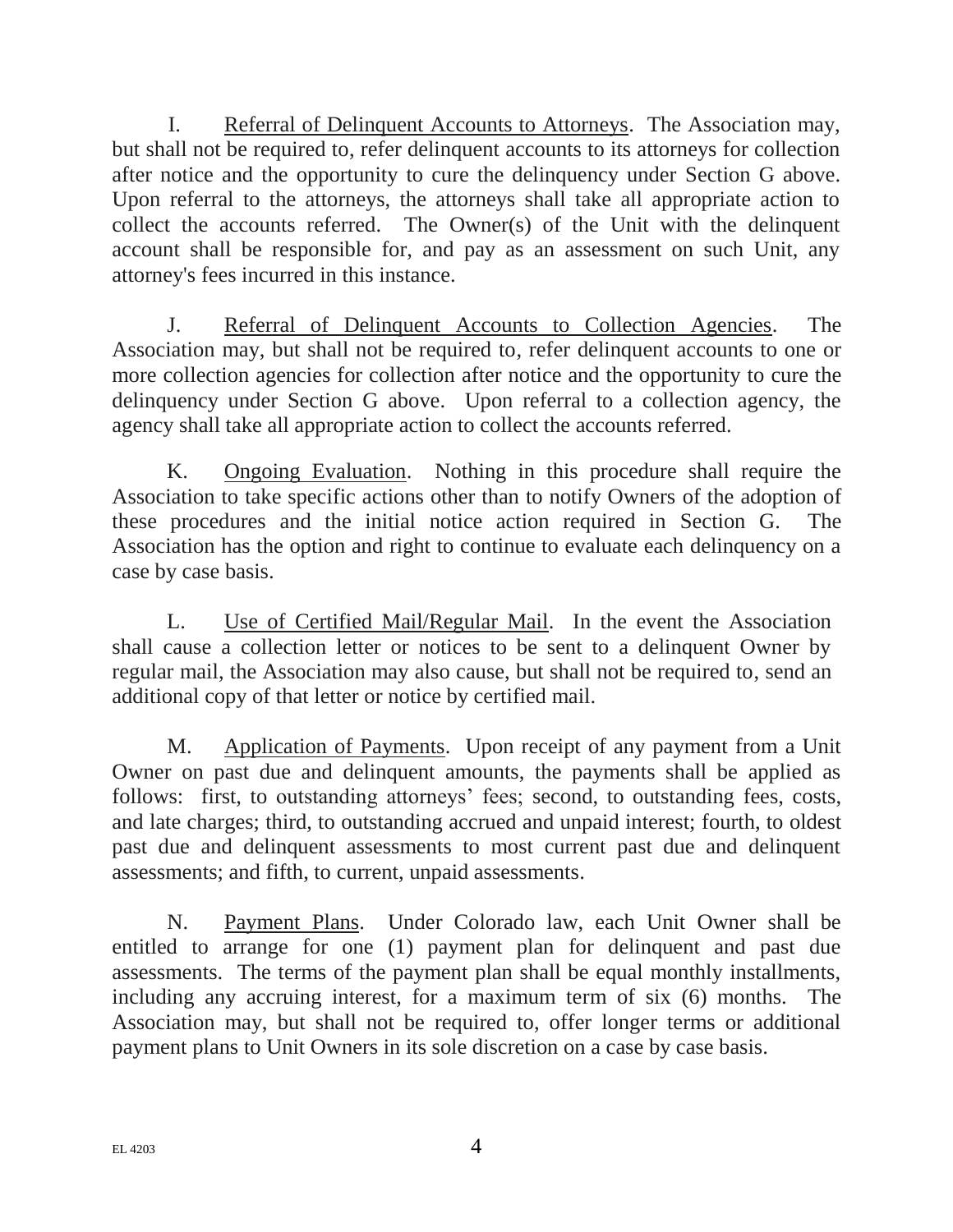## **II. Board Members' Conflicts of Interest.**

#### A. Definitions.

1. "Conflicting interest transaction" means a contract, transaction, or other financial relationship between the Association and a Director, or between the Association and a party related to a Director, or between the Association and an entity in which a Director of the Association is a director or officer or has a financial interest.

2. "Director" or "Board Member" means a member of the Association's Executive Board.

3. "Party related to a Director" means a spouse, a descendant, an ancestor, a sibling, the spouse or descendant of a sibling, an estate or trust in which the Director or a party related to a Director has a beneficial interest, or an entity in which a party related to a Director is a director or officer or has a financial interest.

B. Policy.

1. Loans. No loans shall be made by the Association to its Directors or officers. Any Director or officer who assents to or participates in the making of any such loan shall be liable to the Association for the amount of the loan until it is repaid.

2. If any contract, decision, or other action taken by or on behalf of the Board would financially benefit any Director or Party related to a Director, then, in advance of entering into that contract, making the decision or taking the action, that interested Board Member shall declare at an open meeting of the Board, that a conflict of interest exists and shall describe in detail all of the particular facts of the conflict of interest.

3. After the interested Board Member makes such a declaration, the interested Board Member may participate in a discussion of the matter giving rise to the conflict of interest. However, the interested Board Member may not vote on the issue giving rise to the conflict of interest.

4. Interested Directors may be counted in determining the presence of a quorum at a meeting of the Executive Board or of a committee that authorizes, approves or ratifies the conflicting interest transaction.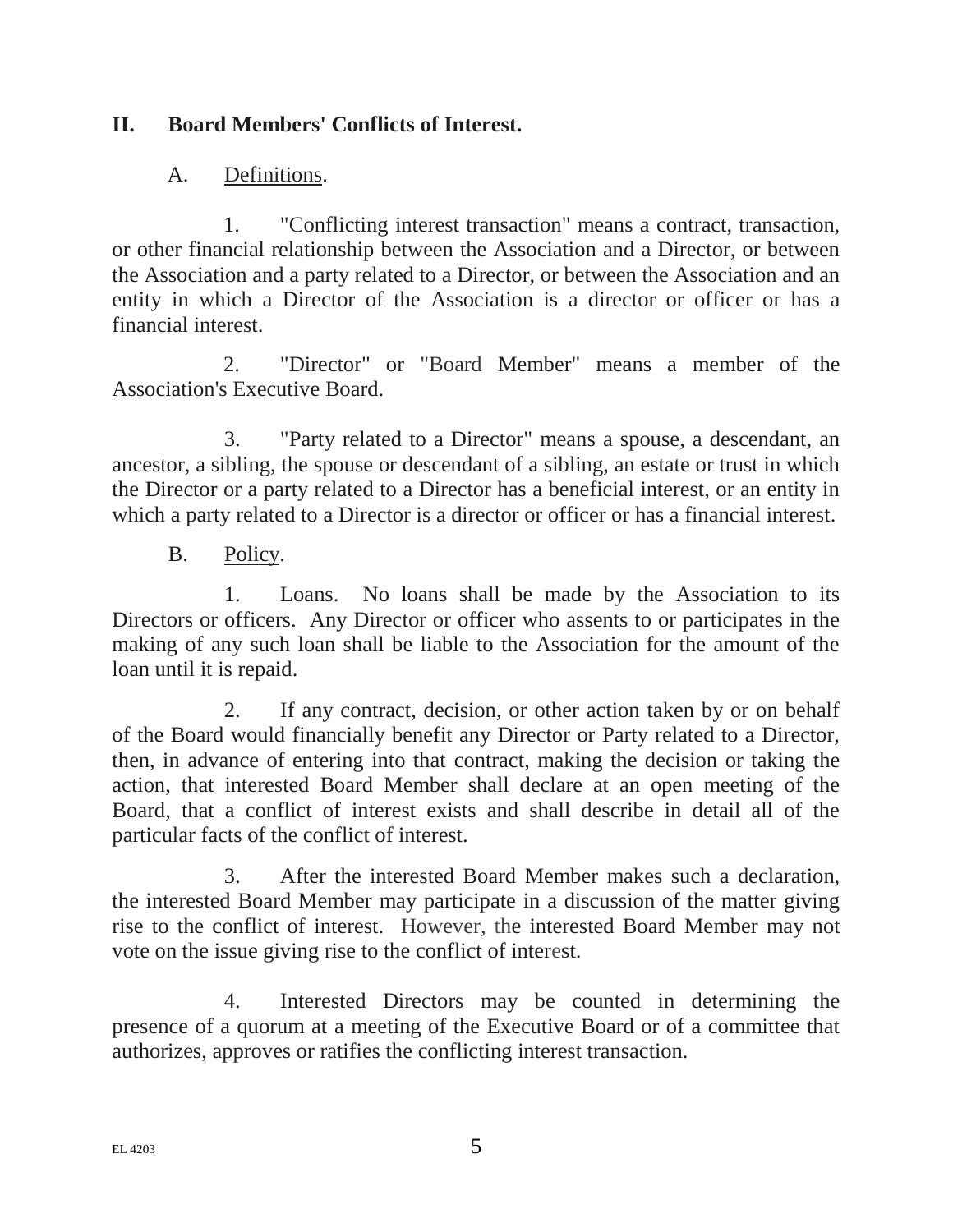5. The conflicting interest transaction may not be void or voidable by an Owner or the Association if:

- a. The facts about the conflicting interest transaction are disclosed to the Board, and a majority of the disinterested Directors, even if less than a quorum, in good faith approves the conflicting interest transaction;
- b. The facts about the conflicting interest transaction are disclosed to the Owners entitled to vote on the matter, and the conflicting interest transaction is authorized in good faith by a vote of the Owners entitled to vote on the matter; or
- c. The conflicting interest transaction is fair to the Association.

## **III. Conduct of Meetings.**

A. Member Meetings. All meetings of the Association are open to every Member, or to any person designated by a Member in writing as the Member's representative, and Members or designated representatives so desiring shall be permitted to attend, listen, and speak at an appropriate time during the deliberations and proceedings.

B. Executive Board Meetings. All meetings of the Executive Board are open to every Member, or to any person designated by a Member in writing as the Member's representative. At an appropriate time determined by the Board, but before the Board votes on an issue under discussion, Members or their designated representatives shall be permitted to speak regarding the issue. The Board may place reasonable time restrictions on persons speaking during the meeting, to allow sufficient time for as many Members as possible to comment within the time permitted. Unless otherwise determined by the President or acting chair, the time limit will be three minutes per Member. Members will only be allowed to speak more than once at the discretion of the Board. If more than one person desires to address an issue and there are opposing views on that issue, the Board shall provide for a reasonable number of persons to speak on each side of the issue.

C. Executive Session of Board. Notwithstanding the foregoing, the Board or a committee thereof may hold an executive or closed door session and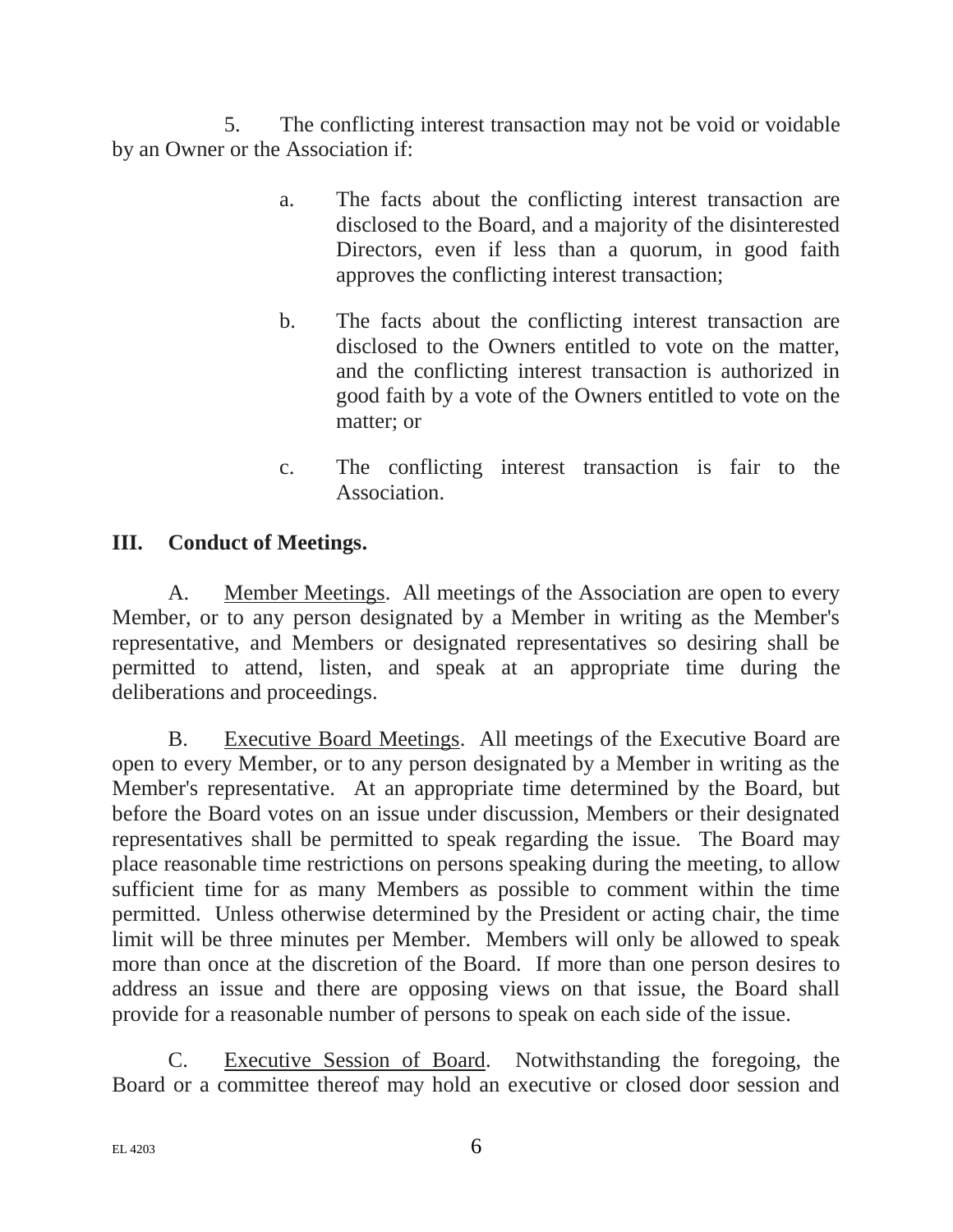may restrict attendance to Board Members and other persons specified by the Board; provided that any such executive or closed door session may only be held in accordance with the provisions and requirements of CCIOA, as amended from time to time, or other applicable law. Matters for discussion by an executive or closed session are limited to:

1. Matters pertaining to employees of the Association or the managing agent's contract or involving the employment, promotion, discipline, or dismissal of an officer, agent, or employee of the Association.

2. Consultation with legal counsel concerning disputes that are the subject of pending or imminent court proceedings or matters that are privileged or confidential between attorney and client.

3. Investigative proceedings concerning possible or actual criminal misconduct.

4. Matters subject to specific constitutional, statutory, or judicially imposed requirements protecting particular proceedings or matters from public disclosure.

5. Any matter the disclosure of which would constitute an unwarranted invasion of individual privacy.

6. Review of or discussion relating to any written or oral communication from legal counsel.

Prior to the time the members of the Board convene in executive session, the President or acting chair shall announce the general matter of discussion as enumerated in paragraphs 1 to 6 above. No rule or regulation of the Board shall be adopted during an executive session.

D. Recording of Meetings. Note taking is permitted, however, video or audio recording of all or any portion of any meeting by Members is prohibited.

E. Member Conduct. No Member is entitled to speak until recognized by the chair. There shall be no interruption of anyone who has been recognized by the chair, except by the chair. Specific time limits set for speakers shall be strictly observed. Personal attacks, whether physical or verbal, and offensive language will not be tolerated. All comments are to be directed to the chair and not other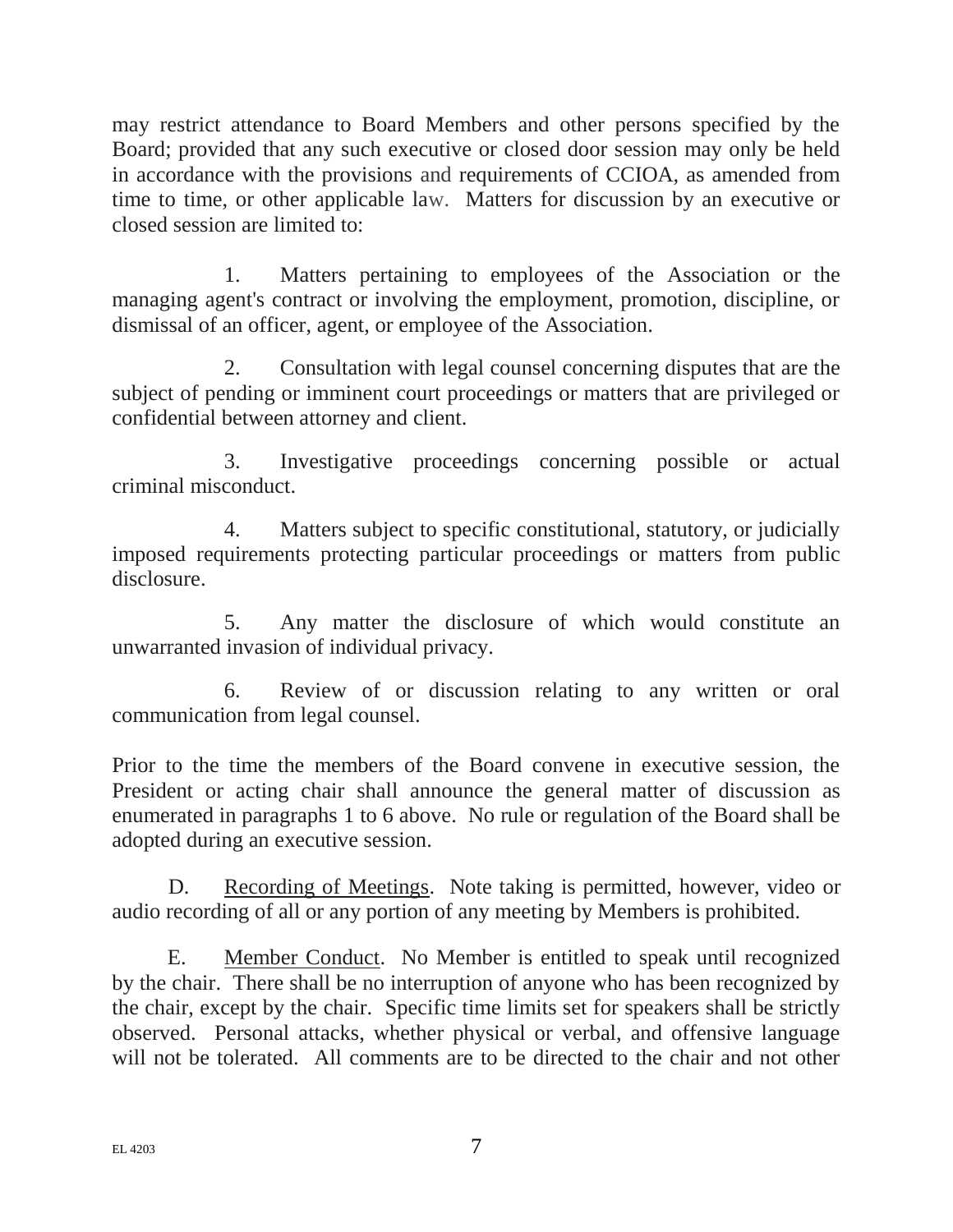individual participants. All comments are to be restricted to the agenda item being discussed.

F. Curtailment of Member Conduct. Should the President or acting chair determine that any Member has spoken for the allocated amount of time or longer, or determine that the Member is in violation of the provisions of this policy, the President or acting chair shall have the authority to instruct that Member to yield the floor, and that Member will be obligated to comply with the President's or acting chair's instruction.

## **IV. Enforcement of Covenants and Rules.**

A. Notice of Violation. A Notice of Violation of any provisions of the Declaration, Bylaws or Rules shall be provided to the applicable Owner as soon as reasonably practicable following discovery by the Board of such violation. The notice shall describe the nature of the violation and shall further state that the Board may seek to protect its rights as they are specified in the governing legal documents.

B. Services of Notices. Service of all notices required or permitted to be given hereunder shall be made as follows:

If to an Owner: By personal delivery to the Owner; or by U.S. Mail, postage prepaid, addressed to the last registered address of the Owner as contained in the Association's records.

If to the Association: By personal delivery or U.S. Mail, postage prepaid, addressed to the Association in care of its registered agent and office, as maintained with the Colorado Secretary of State, or such other address as the parties may be advised of in writing.

Any notice personally delivered' shall be deemed received on the date of delivery, and any notice mailed shall be deemed received on the fifth day following the date of mailing.

C. Request for Hearing. In the event any Owner desires to attend a hearing or Board meeting to challenge or contest any alleged violation and possible fine, said Owner must, within 14 days from receipt of the Notice of Violation, request such hearing by notifying the Association, in writing, of such hearing request. In the event a proper and timely request for a hearing is not made as provided herein, the right to a hearing shall be deemed forever waived. If a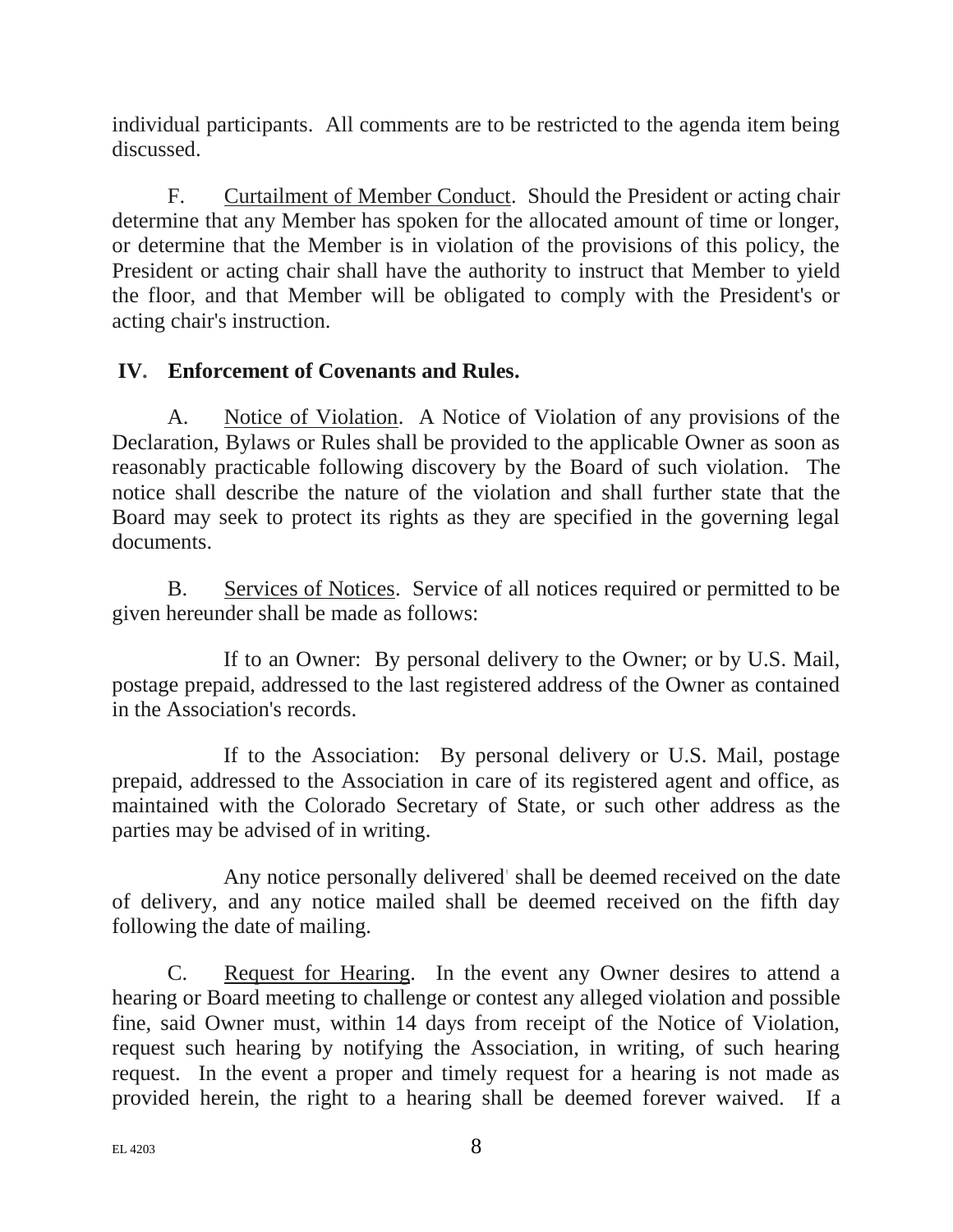hearing is not requested within the aforementioned 14 day period, the Board shall determine if there was a violation and, if so, assess a reasonable fine within the guidelines contained in these Rules, all within 60 days of the expiration of the aforementioned 14 day period. The fine assessment is due and payable immediately upon receipt of notice of the said assessment. The Association's managing agent shall give notice of said assessment to the applicable Owner as provided in these Policies and Procedures. In requesting a hearing before the Association, an Owner shall state and describe the grounds and basis for challenging or denying the alleged violation as well as such other information the Owner deems pertinent.

D. Discovery. Upon written request to the Association, not later than ten days prior to the date of hearing, the Owner shall be entitled to: (a) obtain the names and addresses of witnesses, to the extent known to the Association, and (b) inspect and make copies of any statements, writings and investigative reports relative to the case contained in the Association's records. Nothing in this section shall, however, authorize the inspection or copying of any writing or other thing which is privileged from disclosure by law or otherwise made confidential or protected, such as attorney work product.

E. Board to Conduct Hearing. The Board shall hear and decide cases set for hearing pursuant to these Policies and Procedures. The Board may appoint an officer or other Owner to act as the presiding officer (the "Presiding Officer") at any of the hearings.

F. Conflicts. It shall be incumbent upon each Board Member to make a determination as to whether s/he is able to function in a disinterested and objective manner in consideration on each hearing before the Board. Any Board Member incapable of objective and disinterested consideration on any hearing before the Association shall disclose such to the President of the Association prior to the hearing on the case, if possible, or, if advance notice is not possible, then such disclosure shall be made at the hearing, and said Board Member shall be disqualified from all proceedings with regard to the hearing. If disqualification of any Board Member(s) results in an even number of remaining Board Members eligible to hear a case, the Presiding Officer shall appoint an Association Member, in good standing, to serve as a voting member of the hearing board.

G. Hearing. Each hearing shall be held at the scheduled time, place and date, provided that the Presiding Officer may grant continuances for good cause. At the beginning of each hearing, the Presiding Officer shall explain the rules,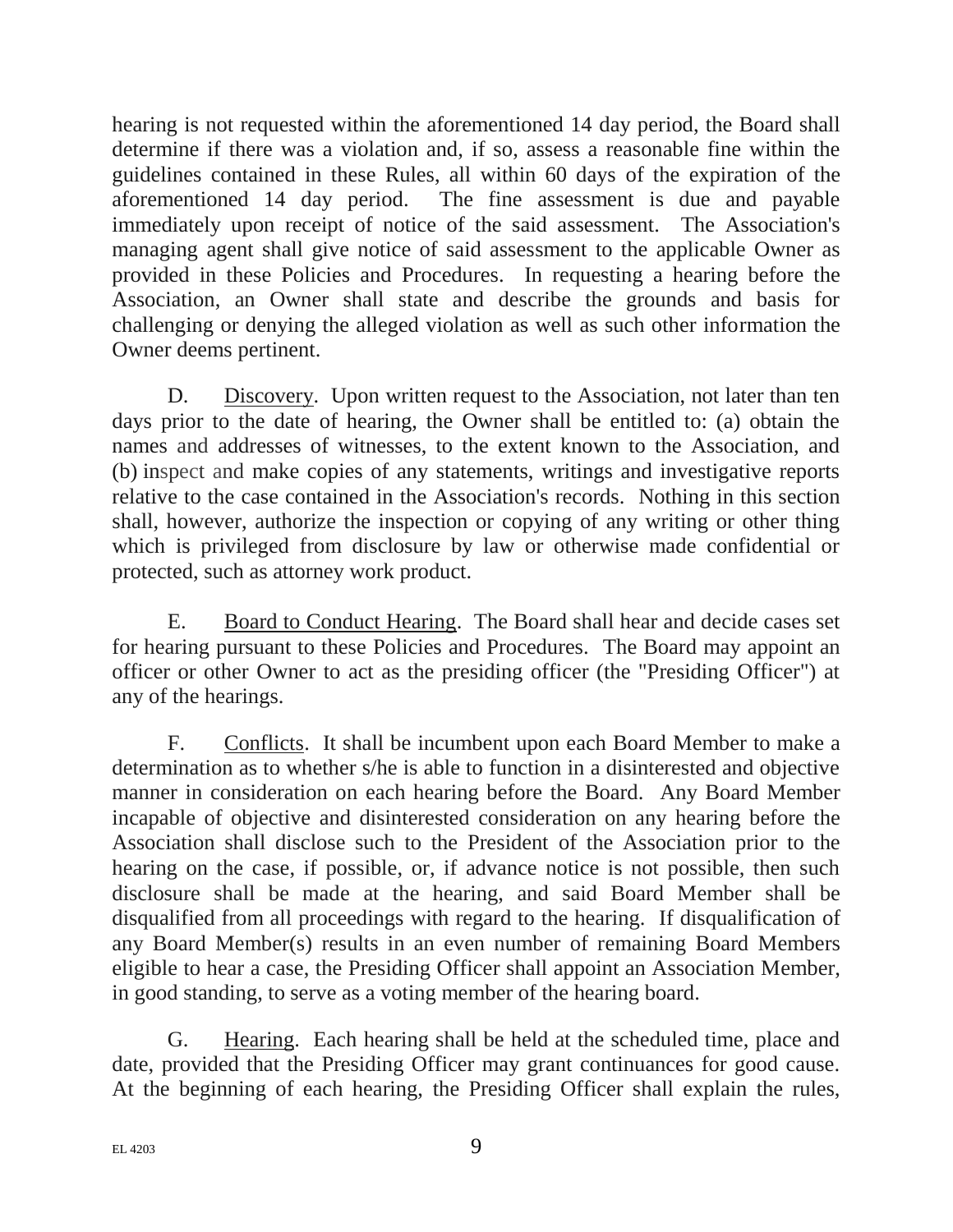procedures and guidelines by which the hearing shall be conducted and shall introduce the case before the Board by reading the notice of hearing. The general procedure for hearing shall consist of opening statements by each party; presentation of testimony and evidence, including cross-examination of witnesses by each party; and closing statements by each party. Notwithstanding the foregoing, the Board may exercise its discretion as to the specific manner in which a hearing shall be conducted and shall be authorized to question witnesses, review evidence and take such other reasonable action during the course of the hearing which it may deem appropriate or desirable to permit the Board to reach a just decision in the case. Rules of law regarding trials and presentation of evidence and witnesses shall be applicable to the hearing insofar as the Presiding Officer deems adherence to such rules of law to be in the interests of justice; provided that any relevant evidence should be admitted if it is the sort of evidence on which responsible persons are accustomed to rely in the course of serious affairs. Neither the complaining parties nor the Owner must be in attendance at the hearing. However, the decision of the Board at each hearing shall be based on the matters set forth in the notice of hearing, request for hearing and such evidence as may be presented at the hearing. Unless otherwise determined by the Board of Directors, all hearings shall be open to attendance by all Members of the Association.

H. Decision. After all testimony and other evidence have been presented to the Board at a hearing, the Board shall render its decision thereon within ten (10) days after the hearing. A decision, either a finding for or against the Owner, shall be by a majority of the Board. The Board shall issue written findings of fact and conclusions and, if applicable, shall impose a reasonable fine as provided in the Association's Rules. The Board may also issue and present for recording with the Clerk and Recorder of Eagle County, Colorado a notice of finding of violation. Upon satisfactory compliance with the Association's governing documents, the notice may be released by the Association issuing and recording a release of notice of findings of violations.

I. Enforcement and Attorneys' Fees. In accordance with the Declaration, Bylaws and Rules, it is hereby declared to be the intention of the Association to enforce the provisions of the Documents by any and all means available to the Association at law or in equity, and to seek recovery and reimbursement of all attorneys' fees, Association expenses and costs incurred by the Association in connection therewith.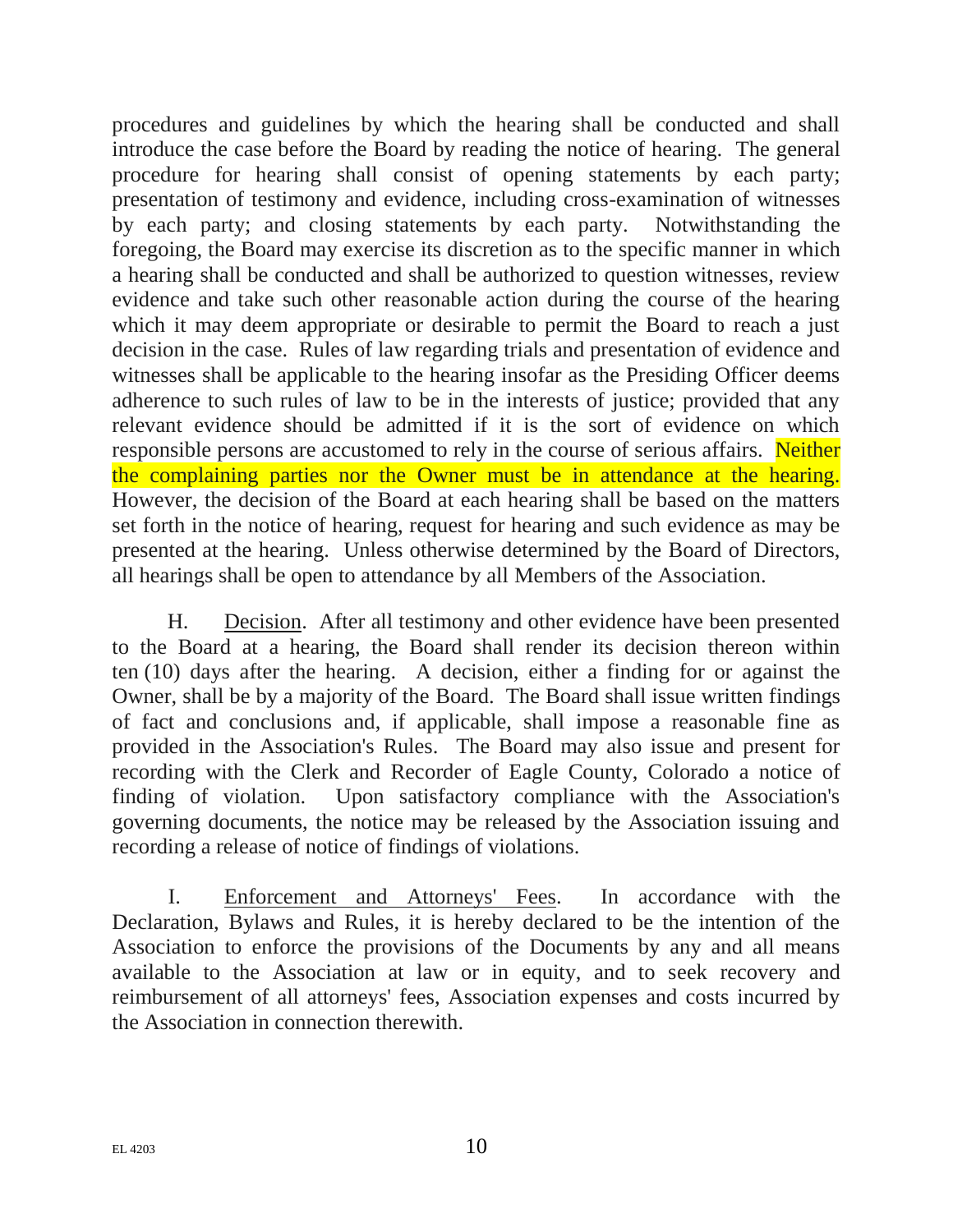#### **V. Inspection and Copying of Records**

A. The Association shall keep as permanent records the following documents:

1. Minutes of all meetings of Owners and the Board.

2. A record of all actions taken by the Owners or the Board by written ballot or written consent in lieu of a meeting.

3. A record of all actions taken by a committee of the Board in place of the Board on behalf of the Association.

4. A record of all waivers of notices of meetings of Owners and of the Board or any committee of the Board.

5. A record of Owners in a form that permits preparation of a list of the names and addresses of all Owners, showing the number of votes each Owner is entitled to vote.

In addition to the above, the Association shall keep a copy of each of the following records at its principal office:

1. Articles of Incorporation, Declaration, Covenants and Bylaws.

2. Resolutions adopted by the Board.

3. The minutes of all Owners meetings and records of all actions taken by Owners without a meeting for the past three (3) years.

4. All written communications within the past three (3) years to Owners generally as Owners.

5. A list of the names and business or home addresses of the Association's current directors and officers.

6. The Association's most recent annual report.

7. All financial audits or reviews conducted pursuant to Section 38-33.3303(4)(b) during the immediately preceding three years.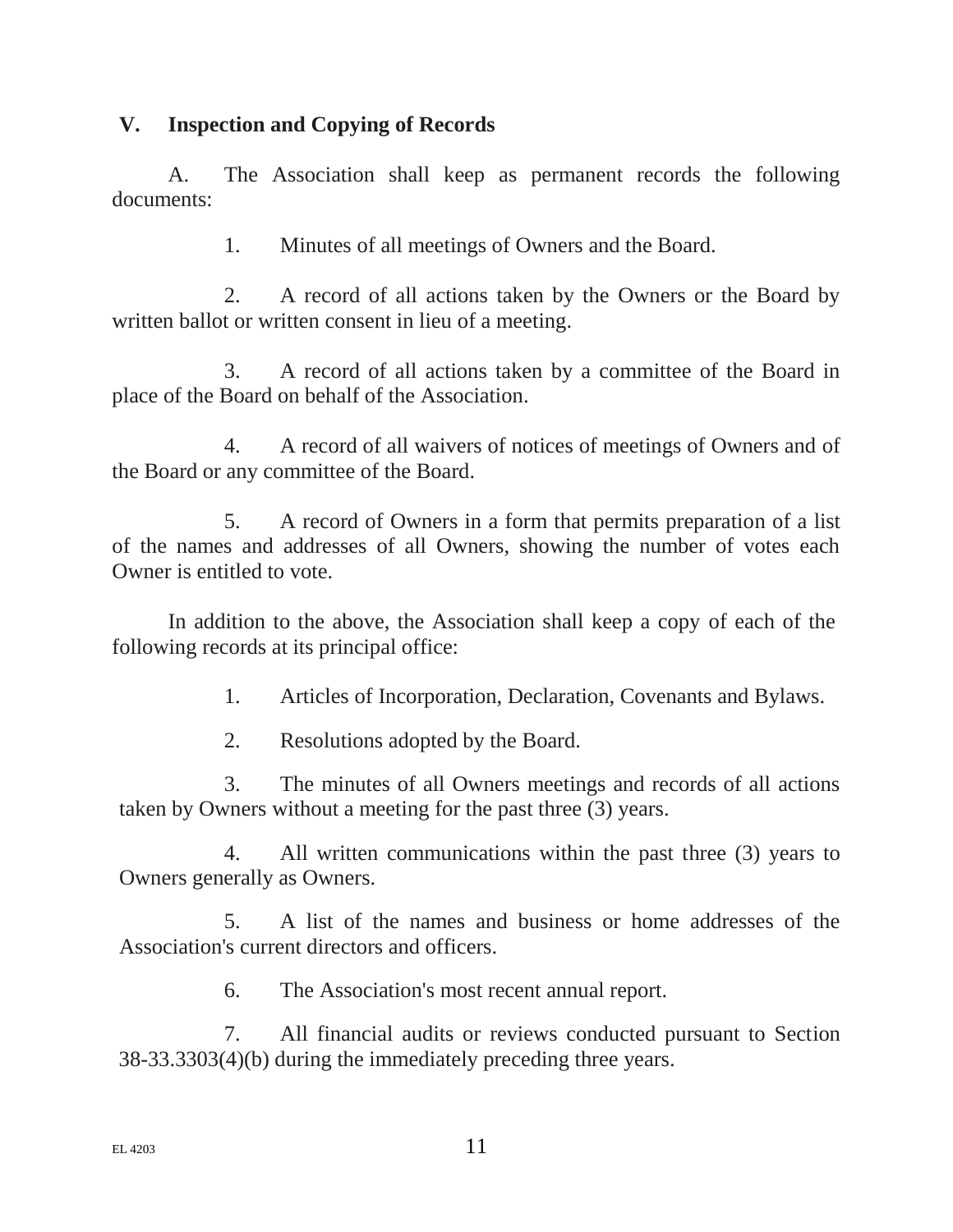B. So the Association can have the desired books, records and personnel available, a written Notice of Intent to Inspect must be submitted to the Association's Manager or to the Board of Directors at least five (5) business days prior to the planned inspection. The Notice must describe with reasonable particularity which records are to be inspected and the purpose of the inspection.

C. All records shall be inspected at the following location, between the hours of 9:00 a.m. and 5:00 p.m., Monday through Friday: Office of the Association's Manager.

D. At the discretion of the Association's Manager, certain records may only be inspected in the presence of a Board Member or employee of the Manager. No records may be removed from the office without the express written consent of the Board of Directors. Further, if a Member requests to inspect records, the Association may photocopy and provide the requested records to the Member in lieu of the Member's inspection of the records if consented to by the Member.

E. The Association may charge a fee, not to exceed the Association's actual cost per page for copies of the Association records.

F. Consistent with individual member's right to privacy, attorney-client confidentiality and other considerations, the following records will not be made available without the express written consent of the Board of Directors:

1. Confidential personnel records.

2. Confidential litigation files and matters covering consultation with legal counsel concerning disputes that are subject of pending or imminent court proceedings or are privileged or confidential between attorney and client.

3. Files dealing with investigative proceedings concerning possible or actual criminal misconduct.

4. Any matter the disclosure of which would constitute an unwarranted invasion of individual privacy.

5. Inter-office memoranda, preliminary data, working papers and drafts, and general information or investigations which have not been formally approved by the Board of Directors.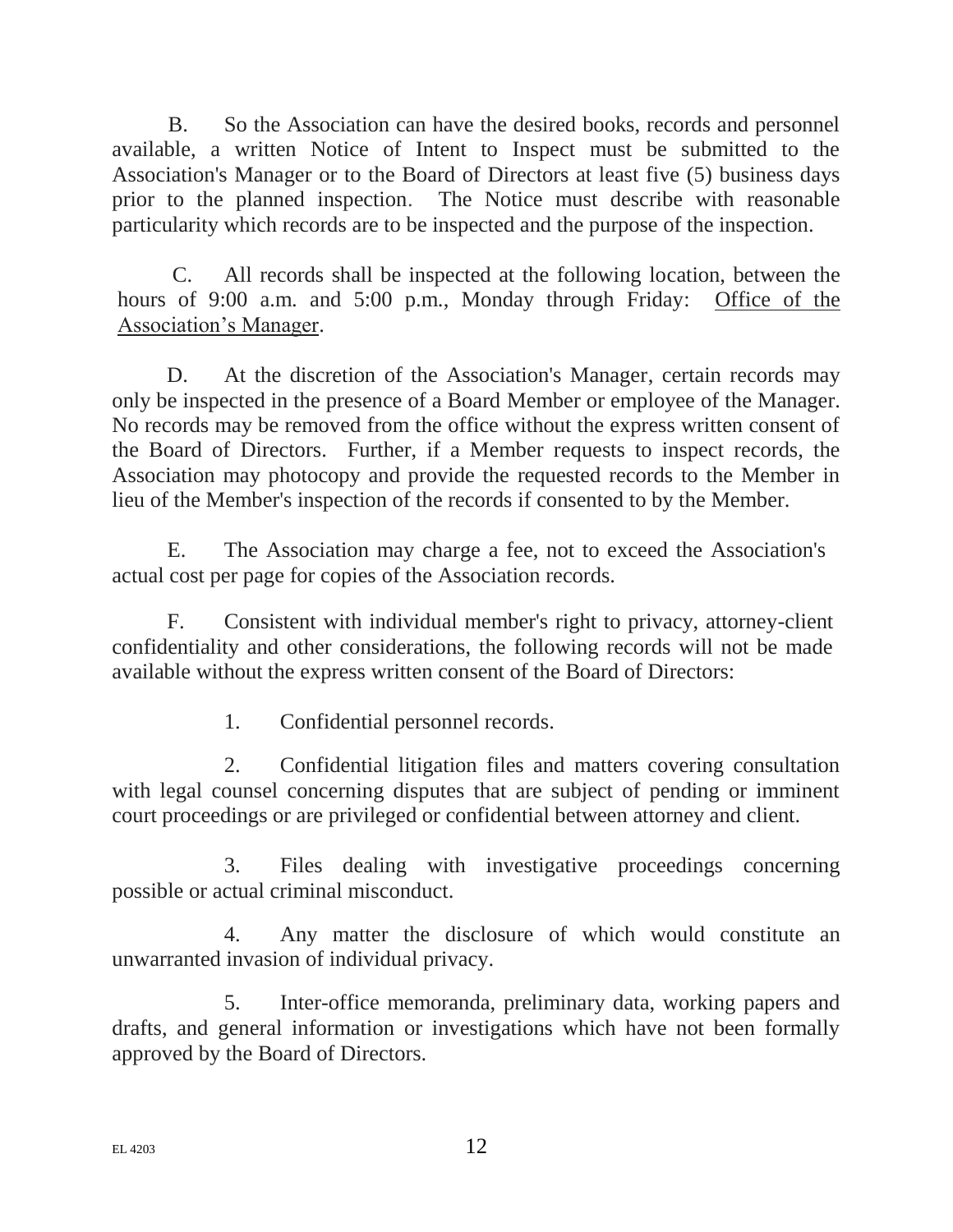G. In determining whether records may be inspected, the Association shall consider among other things:

1. Whether the request is made, in good faith and for a proper purpose.

2. Whether the records requested are relevant to the purpose of the request.

3. Whether disclosure is for an illegal or improper purpose, or would violate a constitutional or statutory provision or public policy.

4. Whether disclosure may result in an invasion of personal privacy, breach of confidence or privileged information as set forth above.

H. The Association reserves the right to pursue any individual for damages or injunctive relief or both, including reasonable attorneys' fees, for abuse of these rights, including, but not limited to, use of any records for a purpose other than what is stated in the Notice of Intent to Inspect.

# **VI. Standard of Care for Directors Investing Reserve Funds.**

A. Directors and officers must meet the standards of care outlined in the Colorado Revised Nonprofit Code when investing Association reserve funds. The standards require directors and officers to act:

1. In good faith.

2. With the care an ordinarily prudent person in a like situation would exercise under similar circumstances.

3. In a manner the director or officer reasonably believes to be in the best interest of the Association.

B. In discharging their duties, directors and officers may rely on other people on matters that the directors or officers reasonably believe are within that person's professional or expert competence.

# **VII. Adoption and Amendment of Policies, Procedures, and Rules.**

A. The Executive Board may from time to time adopt and amend the policies, procedures and rules and regulations concerning the Community, except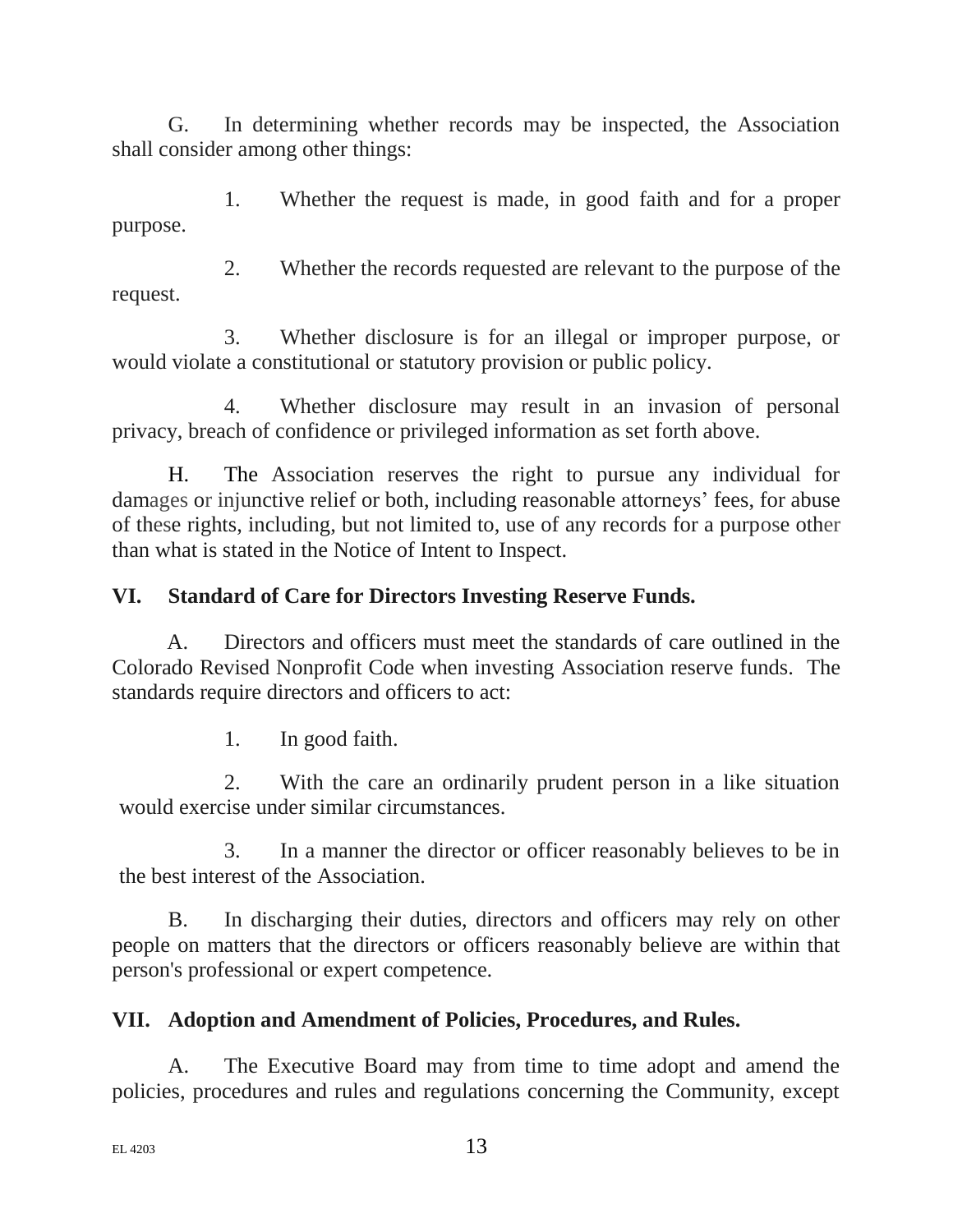the new policy, procedure, rule or amendment shall not amend the terms of the Declaration which may only be amended as provided therein. Such amendments are valid and enforceable against an Owner only if:

1. Their purpose is to promote the convenience, safety, or welfare of the Owners.

2. They are reasonably related to the purpose for which they are adopted.

3. They are not retaliatory or discriminatory in nature.

4. They are sufficiently explicit in prohibition, direction, or limitation of the Owner's conduct to fairly inform him of what he must or must not do to comply.

B. In order to adopt or amend a policy, procedure, or rule and regulation, the Board shall approve the same in accordance with the Bylaws and send notice of the newly-adopted policy, procedure, rule and regulation to the Owners via first class mail or email (if the Owner has provided an email address to the Association). No policy, procedure, or rule and regulation shall be effective until sent to the Owners.

# **VIII. Alternative Dispute Resolution Policy.**

The Association hereby adopts the following policy regarding Alternative Dispute Resolution which is applicable except in the case of the Association's collection of assessments or enforcement of the covenants, bylaws, or rules and regulations of the Association by the Association:

A. Meeting with Board*.* In the event of any dispute involving the Association and an Owner, it is the intention of the Association to resolve the dispute informally and without the need for litigation. The Owner or the Association shall notify the other in writing of the claim, stating (i) the nature of the Claim, including the date, time, location, persons involved; (ii) the basis of the claim (*i.e.*, the provisions of the Declaration, the Bylaws, the Articles, Rules or Regulations or other authority out of which the claim arises); (iii) what the claimant wants the other to do or not to do to resolve the claim; and (iv) that claimant wishes to· resolve the claim by mutual agreement and is willing to meet in person with the other at a mutually agreeable time and place to discuss in good faith ways to resolve the claim.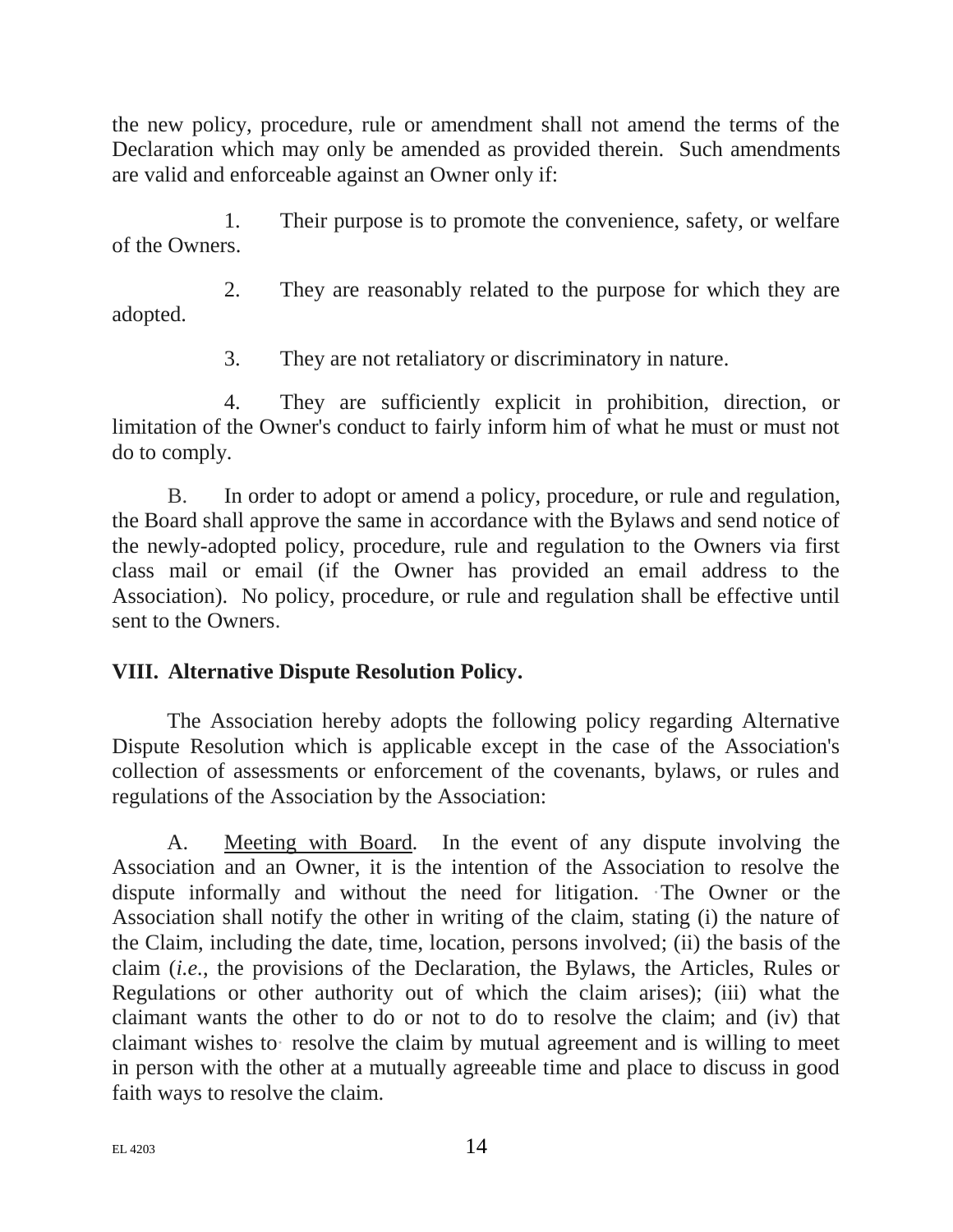The parties shall make every reasonable effort to meet either in person or by conference call to resolve the claim by good faith negotiation.

B. Mediation*.* If a meeting is unsuccessful or does not occur, all claims or disputes, except in the case of the collection of assessments, shall be initially submitted to mediation in good faith. The parties shall jointly appoint a mediator and will share equally in the cost of mediation. If a party does not respond within ten (10) days of receipt of a request to mediate or if the parties cannot agree on a mediator within ten (10) days of the request, the mediation requirement shall be deemed fulfilled. If mediation does occur, it shall be completed within thirty (30) days from the date of request.

If mediation is unsuccessful or does not occur, the parties shall submit the dispute to arbitration.

C. Binding Arbitration*.* If the matter cannot be resolved by mediation or otherwise within thirty (30) days of the request for mediation, alternative dispute resolution (ADR) in the form of Binding Arbitration, shall be pursued by the Owner and/or the Association.

D. This policy is an agreement of the Association and Owners to mediate and/or arbitrate all claims except the stated exceptions and is specifically enforceable under the applicable arbitration laws of the State of Colorado. The arbitration shall be final and binding and judgment may be entered upon it in any court of competent jurisdiction to the fullest extent permitted under the laws of the State of Colorado.

E. Costs*.* If the claims are resolved through negotiation as provided above, each party shall bear all of its own costs incurred in resolving the claim, including its attorneys' fees, unless the parties otherwise agree. If the claims are not resolved through negotiation and the claim goes to arbitration, the prevailing party shall receive as a part of its award from the opposing party all of its costs, including attorneys' fees, and any expenses incurred as a result of the dispute resolution procedures of this policy.

F. Deviations*.* The Board may deviate from the procedures set forth in this policy if in its sole discretion such deviation is reasonable under the circumstances.

G. Amendment*.* This policy may be amended from time to time by the Board of Directors: